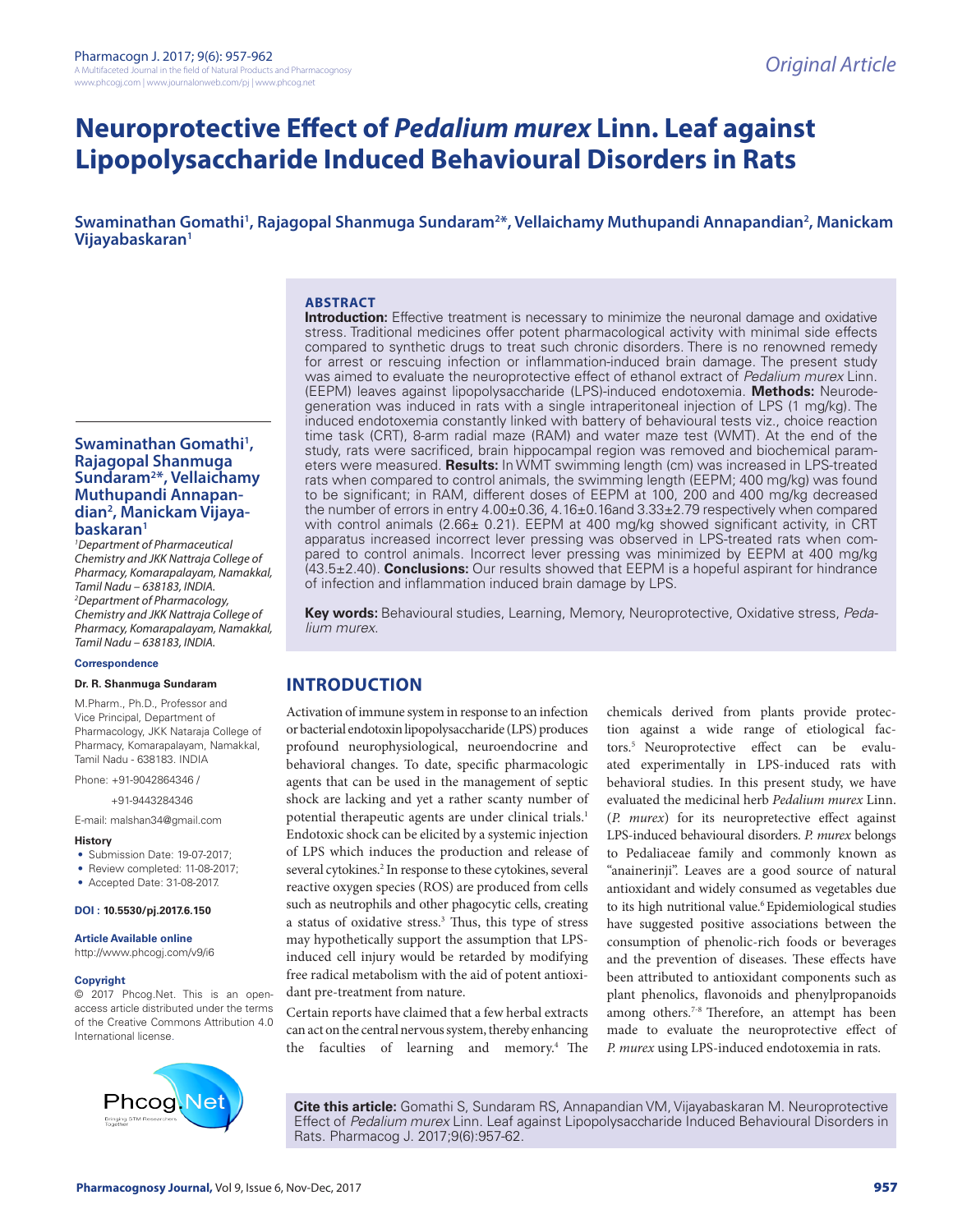# **MATERIALS AND METHODS**

#### *Plant material*

*P. murex* was collected from Komarapalayam, Namakkal District, Tamilnadu, India. The plant was authenticated by Dr. G.V.S. Murthy, Scientist F, Botanical survey of India, Coimbatore, Tamilnadu (No.BSI/SRC/5/23/2012-13/Tech/1934). Then the leaves were isolated, cleaned and shade dried. Dried leaves are crushed to coarse powder and passed between pharmaceutical sieve number 40 and 80. Materials which retained at sieve number 80 were collected and used for extraction.

#### *Preparation of crude extract*

Two-thousand grams of powdered leaf was extracted with n-hexane, chloroform, ethyl acetate and ethanol (90 % v/v) continuously with soxhlet apparatus. Each extract was evaporated by the aid of rotary vacuum evaporator. The dried crude extract of individual solvent was weighed and the percentage yield was calculated. The dried crude extract was stored in a separate glass bottles at -20° C until used.

#### *Preliminary phytochemical screening of P. murex*

Freshly prepared crude extracts of *P. murex* leaves were tested for the presence of alkaloids, flavonoids, phenolic components, steroids, saponins, terpenoids, glycosides, tannins, fixed oils, proteins and carbohydrates, as described in the textbook Harborne JB.9

#### *Assessment of in vitro antioxidant activity of P. murex leaves Total antioxidant activity*

Total antioxidant activity of *P. murex* extract was determined according to the thiocyanate method.10 Stock solution was prepared with *P. murex*  extracts using distilled water. Further the final stock solution of *P. murex* extract was prepared with 12.5, 25, 50, 100 and 200 mcg/ml. Potassium phosphate buffer (2.5 ml; 0.04 M, pH 7.0), linoleic acid emulsion in potassium phosphate buffer (2.5 ml; 0.04 M, pH 7.0) was added to the test solution and incubated at 37**°** C. After incubation, 0.1 ml of the incubated solution, 0.1 ml of  $\mathrm{FeCl}_3$  and 0.1 ml thiocyanate were transferred to the ethanol (4.7 ml) containing test tube. The mixture was again incubated for 5 min. The absorbance was measured at 500 nm in a spectrophotometer against blank solution. The percentage inhibition of lipid peroxidation was calculated by the following equation:

Percent inhibition =  $[A0 - A1/A0] \times 100$ 

Where A0 was the absorbance of the control reaction and A1 was the absorbance in the presence of the sample of *P. murex.*

#### *Hydroxyl radical scavenging activity*

Deoxyribose assay was used to determine the hydroxyl radical scavenging activity. The free radical damage imposed on the substrate was in the form of thiobarbituric reactive substance (TBARS) explained by Ohkawa *et al.*<sup>11</sup> The reaction mixture containing FeCl<sub>3</sub> (200 µmol), EDTA [1.04 mmol],  $H_2O_2$  (1mmol) and 2-deoxy-D-ribose (2.8 mmol) were mixed with or without extract at various concentration (125-2000 µg/ml) in 1ml final reaction volume made with potassium phosphate buffer (20 mmol, pH 7.4) and incubated for 1 hr at 37°C. The mixture was heated at 95°C in water bath for 15 min followed by addition of 1ml each of TCA (2.8%) and TBA ( 0.5% TBA in 0.025M NaOH containing 0.02% BHA). Finally the reaction mixture was cooled in ice and centrifuged at 5000 rpm for 15 min. Absorbance of the supernatant liquid was measured at 532 nm. Ascorbic acid was used as positive control.

#### Pharmacological activity *Animals*

Sprague Dawley rats (100-150g) were used for the experiments. Animals were obtained from KMCH College of Pharmaceutical Sciences, Coimbatore, Tamil Nadu, India and maintained at standard housing conditions. A standard commercially available diet was provided with water *ad libitum* during the experiment. The animals were kept in clean and dry polycarbonate cages and maintained in a well-ventilated animal house with 12h light/dark cycle. This study was approved by the institutional animal ethics committee (Reg. No KMCRET/Ph.D/08/2015-16).

#### *Acute oral toxicity study*

Acute toxicity study was performed according to OECD-guidelines 423. Three animals of same sex were used in each group. Ethanol extract of *P. murex* (EEPM) was administered to each group at 5, 50, 300 and 2000 mg/kg body weight respectively. The animals were fasted over-night before the administration of extract. Animals were observed regularly for 14 days for any signs and symptoms of toxicity.

#### *Experimental design*

Animals were randomly allotted into six groups with 6 animals in each group. EEPM was administered for a period of 30 days (p.o). Then neurodegeneration was induced with administration of intraperitoneal LPS (1 mg/kg) in normal saline on day 31. Two hours after the administration of LPS, animals were subjected to behavioural tests and finally sacrificed and the brain was extracted for biochemical analysis.

**Group I:** Normal group. Animals received 0.1 ml of normal saline orally for 30 days.

**Group II:** Disease control. Single dose of LPS (1mg/kg).

**Group III:** Standard group. Dexamethasone (0.5 mg/kg) for 30 days + LPS (1mg/kg).

**Group IV:** Pre-treatment group. EEPM 100 mg/kg for 30 days + LPS  $(1mg/kg)$ 

**Group V:** Pre-treatment group. EEPM 200 mg/kg for 30 days + LPS  $(1mg/kg)$ 

**Group VI:** Pre-treatment group. EEPM 400 mg/kg for 30 days + LPS  $(1mg/kg)$ 

#### *Behavioural tests for learning and memory Water maze test*

The water maze consisted of a circular tank with 100 cm diameter and a wall of 20 cm above the water level. A circular platform was hidden 2 cm below the water level. The water was made opaque using titanium dioxide suspension and was kept at about 23°C during the experiment. Animals were trained for 5 consecutive days with 3 consecutive trials per day and an inter-trial interval of 6-10 min. Each trial started from one of four assigned polar positions with a different sequence each day. The swimming length of platform was measured till it finds the platform.<sup>12</sup>

#### *Radial-arm maze test 13*

The apparatus was wooden elevated eight-arm radial maze with the arms extending from a central platform 26 cm in diameter. Each arm is 56 cm long, 5 cm wide and 2 cm height rails along the length of the arm. The maze was well illuminated and numerous cues were present. Food pellets (reward) were placed at the end of the arms. During the test, rats were fed once a day and their body weight maintained at 85% of their free feeding weight to motivate the rat to run the maze. Animals were trained on a daily basis in the maze to collect the food pellets for 24 days. The session was terminated after 8 choices and the rats had to obtain the maximum number of rewards with a minimum number of errors.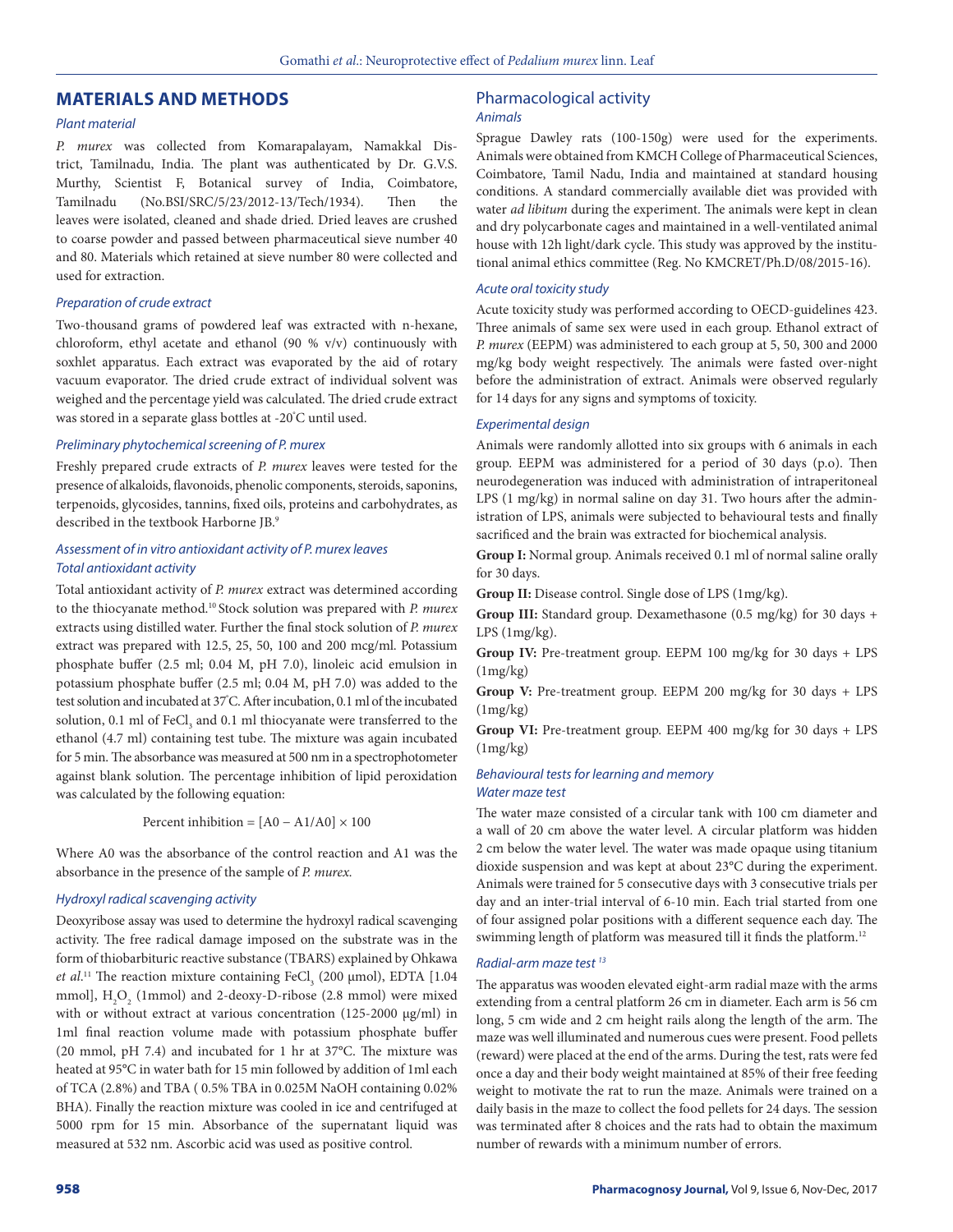#### *Choice reaction time task test 14*

# Rats were trained to press either of 2 levers with a continuous reinforcement schedule at a fixed ratio of 1:1. Trials began with differential reinforcement of another behaviour (DRO) period (random, 2-5 sec) during which the animals had to refrain from pressing either of the 2 levers. During the CRT period (maximum 10 sec), the time between sample presentation with the cue lamp on and pressing the correct lever was defined as the CRT and a food pellet reward will be provided through the pellet dispenser. With further lever-pressing responses, a house lamp was illuminated and intertribal interval (ITI; 20 sec) begun. One trial took approximately 30 sec, and each test session consisted of 30 trials. One session was performed every day for 30 days. The variables measured were the number of incorrect lever pressings during the DRO and ITI periods.

#### *Biochemical analysis*

At the end of study, animals were sacrificed and brain hippocampal region was carefully isolated, homogenized in a Potter–Elvehjem homogenizer with 0.1M phosphate buffer (pH 8) at temperature of 0°C. The homogenate was then centrifuged at 10,000×g for 5 min at 4°C and used for biochemical estimations like nitric oxide (NO) and Protein.

#### *Estimation of nitric oxide 15*

The assay of nitric oxide content, in acid medium and in the presence of nitrite, formed nitrous acid diazotize sulphanilamide which was coupled with N-(1–naphthyl) ethylenediamine. The resulting azo-dye had a bright reddish-purple colour, which was measured through spectrophotometry at 540 nm.

#### *Estimation of protein*

Protein concentrations of the tissue homogenates was determined by the standard method of estimation explained by Lowry *et al.*, using bovine serum albumin as the standard.<sup>16</sup>

#### *Statistical analysis*

The statistical analysis was carried out by one way analysis of variance (ANOVA) followed by Dunnet's test. The results values are expressed as mean**±SEM** observations from six animals in each group. P values \*P<0.05; \*\*P<0.01; \*\*\*P<0.001, \*\*\*\*P<0.0001 were considered significant.

# **RESULTS**

#### *Preliminary phytochemical screening*

Preliminary phytochemical screening revealed, *P. murex* leaves contains flavonoids, glycosides, tannins, carbohydrates, phenolic compounds, triterpenoids and saponins, fixed oil, gum, fat and mucilage. Ethanol extract showed the presence of maximum number of compounds. The results of preliminary phytochemical screening is summarized in table 1.

# *In vitro antioxidant studies Total antioxidant activity*

The total antioxidant capacity of ethanol extract was found to be higher (93.73% at 200 µg/ml) when compared to other solvents used. The  $IC_{50}$ values of total antioxidant capacity of ascorbic acid, n-hexane extract, chloroform extract, ethyl acetate extract and ethanol extract was found to be 129.75 μg/ml, **>**200 μg/ml, 65.41 μg/ml, 154.73 μg/ml and 12.74 μg/ml respectively. Amongst, ethanol and chloroform exhibited significant dose dependent antioxidant activity.

#### *Hydroxyl radical scavenging activity*

Hydroxyl radical scavenging activities of extracts of *P.murex* leaves were calculated using the standard curve of Gallic acid. All the four extracts, chloroform and ethanol extracts exhibited significant dose dependent hydroxyl radical scavenging activity. The IC50 values of gallic acid, chloroform extract and ethanol extract was found to be 23.92 μg/ml, 124.0 μg/ml and 155.40 μg/ml respectively. EEPM showed a dose dependent free radical scavenging activity (Figure 1 & 2).

#### *Pharmacological activity Acute toxicity study*

An acute toxicity study of EEPM did not produce any mortality of animals at the dose of 2000 mg kg-1 body weight. Hence, doses of 100 mg kg-1, 200 mg kg-1, and 400 mg kg-1 were selected for investigating neuropreventive activity.

#### *Behavioural tests for learning and memory Water maze test*

Swimming length (cm) was significantly increased in LPS-treated rats when compared to control animals. Administration of EEPM decreased the swimming length in treated animals. The effect of EEPM was profound

#### **Table 1: Preliminary phytochemical screening of** *P. murex* **leaf extracts**

| Sr. No.          | <b>Chemical Test</b> | n-hexane | Chloroform | <b>Ethyl acetate</b> | <b>Ethanol</b>    |
|------------------|----------------------|----------|------------|----------------------|-------------------|
| 1.               | Alkaloids            |          |            | $+$                  |                   |
| $\overline{2}$ . | Carbohydrates        |          |            | $+$                  |                   |
| 3.               | Glycosides           |          | $+$        |                      | $+$               |
| 4.               | Phytosterol          |          |            |                      |                   |
| 5.               | Fixed oils and Fats  | $+$      |            |                      |                   |
| 6.               | Tannins              |          | $+$        |                      |                   |
| 7.               | Phenols              |          | $+$        |                      | $+$               |
| 8.               | Proteins             |          |            | $+$                  | $\qquad \qquad -$ |
| 9.               | Gums and Mucilages   | $+$      |            |                      |                   |
| 10.              | Flavonoids           |          |            |                      | $+$               |
| 11.              | Terpenoids           |          |            |                      | $+$               |
| 12.              | Steroids             | $+$      |            |                      |                   |
| 13.              | Saponins             |          |            | $^{+}$               | $^{+}$            |

+ Present; -Absent.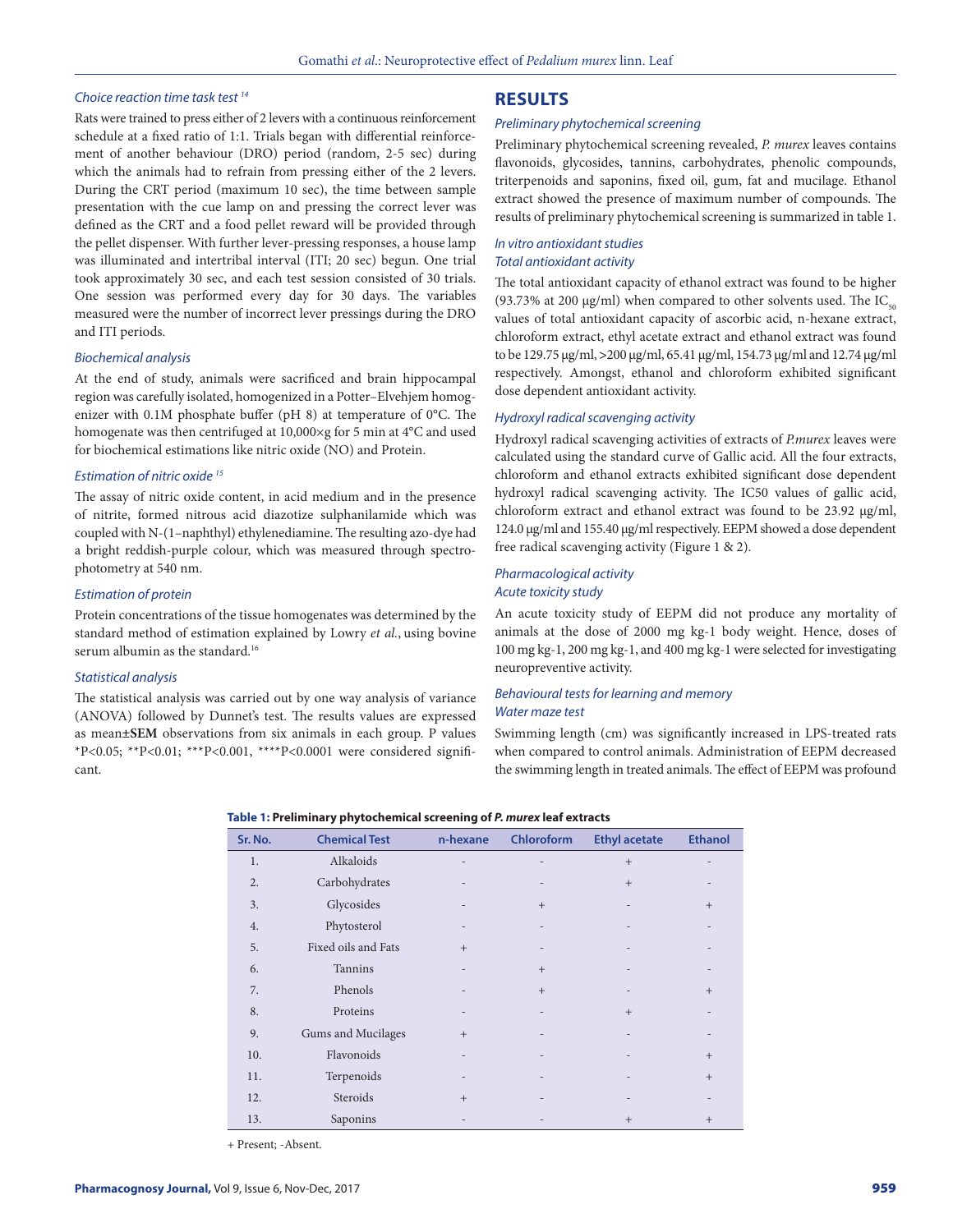





#### **Table 2: Effect of EEPM on LPS-induced rats by water maze test**

| <b>Groups</b> | <b>Treatment</b>           | <b>Swimming Length (cm)</b> |
|---------------|----------------------------|-----------------------------|
| Ī             | Control                    | $23.00 \pm 0.93$            |
| $_{II}$       | LPS(1mg/kg)                | 42.17±1.13****              |
| III           | Dexamethasone $(0.5mg/kg)$ | $29.17 \pm 0.70$ ***        |
| IV            | EEPM 100mg/kg              | $43.50 \pm 3.21$            |
| $\rm V$       | EEPM 200mg/kg              | $37.17 + 2.41$              |
| VI            | EEPM 400mg/kg              | $34.50 \pm 1.97$            |

Values are expressed as mean±SEM. Observations from six animals in each group. One-way ANOVA followed by Dennett's test was performed. Group II was compared with group I. Group III, IV, V and VI was compared with group II. \*P<0.05; \*\*P<0.01; \*\*\*P<0.00; \*\*\*\*P<0.0001.

in 400 mg/kg, which is statistically significant compared to control group (table 2).

## *Radial-arm maze test*

LPS-treated group showed significant number of errors in entry when compared to control animals. Administration of different doses of EEPM at 100, 200 and 400 mg/kg decreased the number of errors in entry

### **Table 3: Effect of EEPM on LPS-induced rats by 8-arm radial maze test**

| <b>Groups</b> | <b>Treatment</b>        | <b>Number of errors</b> |
|---------------|-------------------------|-------------------------|
| Ī             | Control                 | $2.66 \pm 0.21$         |
| $_{II}$       | LPS(1mg/kg)             | $5.00 \pm 0.51$ ****    |
| III           | Dexamethasone(0.5mg/kg) | $3.16 + 0.30$ **        |
| IV            | EEPM 100mg/kg           | $4.00+0.36$             |
| V             | EEPM 200mg/kg           | $4.16 + 0.16$           |
| VI            | EEPM 400mg/kg           | $3.33 \pm 2.79$ **      |

Values are expressed as mean±SEM. Observations from six animals in each group. One-way ANOVA followed by Dennett's test was performed. Group II was compared with group I. Group III, IV, V and VI was compared with group II. \*P<0.05; \*\*P<0.01; \*\*\*P<0.00; \*\*\*\*P<0.0001.

#### **Table 4: Effect of EEPM on LPS-treated rats by choice reaction time (CRT) task**

| <b>Groups</b> | <b>Treatment</b>        | No of incorrect lever<br>pressing |
|---------------|-------------------------|-----------------------------------|
| I             | Control                 | $32.33 + 3.28$                    |
| $\mathbf{I}$  | LPS(1mg/kg)             | $70.67 \pm 2.27$ ****             |
| III           | Dexamethasone(0.5mg/kg) | $39.17 \pm 2.46$ ****             |
| IV            | EEPM 100mg/kg           | $56.83 \pm 1.13$                  |
| V             | EEPM 200mg/kg           | $63.17 \pm 1.42$                  |
| VI            | EEPM 400mg/kg           | $43.50 \pm 2.40$ ****             |

Values are expressed as mean±SEM. Observations from six animals in each group. One-way ANOVA followed by Dennett's test was performed. Group II was compared with group I. Group III, IV, V and VI was compared with group II. \*P<0.05; \*\*P<0.01; \*\*\*P<0.00; \*\*\*\*P<0.0001.

## **Table 5: Effect of EEPM on the rat brain antioxidant system in LPS-treated rats**

| <b>Groups</b> | Nitric oxide<br>(umol/g tissue) | Total proteins(g/dl) |
|---------------|---------------------------------|----------------------|
| Control       | $0.68 + 0.16$                   | $1.46 + 0.03$        |
| <b>LPS</b>    | $4.87+0.10***$                  | $1.04 \pm 0.10$ ***  |
| Dexamethasone | $1.43 + 0.09***$                | $1.35 + 0.17***$     |
| EEPM100mg/Kg  | $2.90+0.13$                     | $1.21 + 0.02$        |
| EEPM 200mg/Kg | $2.67 + 0.82$ ***               | $1.28 \pm 0.09$ ***  |
| EEPM 400mg/Kg | $1.98 + 0.55$ ***               | $1.34 \pm 0.12$ ***  |

Values are expressed as mean±SEM. Observations from six animals in each group. One-way ANOVA followed by Dennett's test was performed. Group II was compared with group I. Group III, IV, V and VI was compared with group II. \*P<0.05; \*\*P<0.01; \*\*\*P<0.00; \*\*\*\*P<0.0001.

4.00±0.36, 4.16±0.16 and 3.33±2.79 respectively when compared with control animals (2.66± 0.21), (Table 3).

# *Choice reaction time task test*

Increased incorrect lever pressing was observed in LPS-treated rats when compared to control animals in a CRT apparatus. Incorrect lever pressing was minimized by when EEPM was administered at 100, 200 and 400 mg/kg (56.83**±1.13**, 63.17±1.42, and 43.50±2.40 respectively). EEPM at 400 mg/kg showed significant activity when compared with LPS-treated group (70.67**±** 2.27), (Table 4).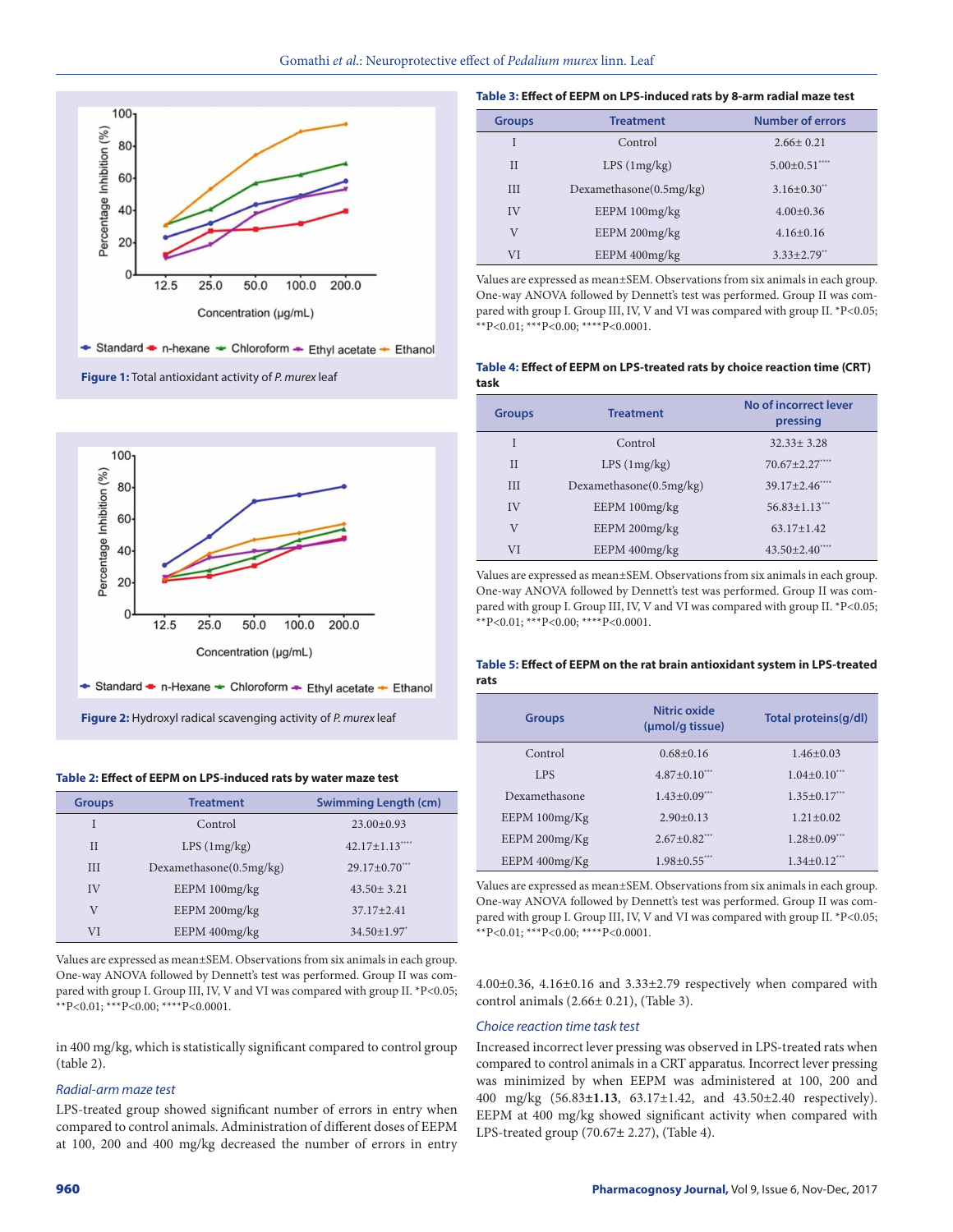### *Biochemical estimation*

Nitric oxide levels were found to be elevated and the protein level decreased in LPS-treated rats when compared to control rats, due to neuroinflammation and oxidative stress. The perturbations in the levels of NO and protein were found to be almost normalized following treatment with different doses of EEPM when compared with control group (Table 5).

# **DISCUSSION**

Learning and memory is one of the most intensively studied subjects in the field of neuroscience.17 Learning is the process of acquisition of information and skills, while subsequent retention.<sup>18</sup> Currently available psychoactive drugs, mainly anxiolytics and anti-depressants do not often properly meet the therapeutic demands of patients suffering co morbid psychiatric conditions, and the drawbacks of such drugs in terms of unwanted side effects, incredible benefits and moderate costs.19 A variety of herbal extracts and their components have been demonstrated to exert neuroprotective effects associated with antioxidant activities, 20,21 either by directly stimulating antioxidant response genes or by potentiating the bodies' own natural antioxidant defense systems. *P.murex* shares many of the medicinal properties with other 'rasayans' and its neuroprotective effect in different neurodegenerative models is debatable and yet to be established. In this study we had evaluated the herb *P. murex* leaf for LPS-induced endotoxemia along with antioxidant potential using ethanol solvent extract. The plant *P. murex* is a well-known herbal medicinal plant used in the Indian medicines for treating several diseases.

#### *Phytochemical studies*

Preliminary phytochemical studies were carried out on n-hexane, chloroform, ethyl acetate, ethanol extracts of *P.murex* leaves. The results showed the presence of flavonoids, alkaloids, glycosides, carbohydrates, terpenoids, tannins, phenolic compounds in *P.murex* leaves. Ethanol extract showed the presence of maximum number of compounds.

The total antioxidant capacity of ethanol extract was found to be higher (93.73% at 200 µg/ml) when compared to other solvents used. The total antioxidant capacities of different solvent extracts of leaves of *P. murex* at various concentrations (12.5-200 μg/ml) were in the following order: ethanol>chloroform> ethyl acetate > n-hexane. The hydroxyl radical activity of extracts of leaves of *P. murex* in the order of antioxidant potency of *P. murex* leaf extracts in our study was found to be, chloroform >ethanol >n-hexane.

#### *Pharmacological studies*

Mazes are traditionally used to evaluate spatial learning and memory. Spatial memory is a form of short term memory utilizing neuro circuitry that provides temporary storage and manipulation of information necessary for complex cognitive tasks such as language comprehension, learning and reasoning.<sup>22</sup> Its impairment is analogous to memory disorder in Alzheimer's dementia.23 EEPM pre-treatment significantly reduced escape latency in morris water maze performance, facilitating learning and memory processes integral to spatial navigation. The reduction in distance travelled with lower doses of EEPM does not meet the criteria of a classic nootropic agent as the effect disappeared at higher doses.<sup>24</sup> However, distance travelled can be reduced either via improved cognition or a change in swimming behaviour influenced by serotonergic transmission.25 In the present investigation, a significant nootropic effect was observed with respect to escape latency with all doses of EEPM. We believe that at higher doses, flavonoid components in EEPM may have exerted an inhibitory effect on swimming behaviour via serotonergic mechanisms,<sup>26</sup> and will explore this in future work.

In behavioral neuroscience trial, radial 8 arm-maze (RAM) task is widely used.27, 28 These RAM tests are useful in evaluating the effect of drugs, stress and various other environmental factors on learning and memory. Working memory and reference memory are the two variables that report the physiological status of the brain.<sup>29</sup> Thus, LPS-treated rats with the EEPM (100, 200 and 400 mg/kg) exhibited an improvement of working memory as compared to LPS alone-treated rats in radial arm-maze task. The choice reaction time task represents the first step of cognition and memory and is related to attention and immediate memory retention ability.30 The incorrect lever pressing was more in LPS-treated rats. Attention capacity would be recovered by EEPM pre-treatment rats (100, 200 and 400 mg/kg).

#### *In vivo antioxidant activity*

The NO level was increased protein level was decreased in LPS-treated rats were significantly reversed by EEPM pre-treatment rats. Oxidative changes to proteins due to NO can lead to diverse functional consequences such as inhibition of enzymatic activities, proteolysis and altered immunogenicity.<sup>31</sup>

In our findings, EEPM showed significant results in preliminary phytochemical studies and *in vitro* free radical scavenging activity prompted us to select the ethanol extract for pharmacological screening. Behavioural tests for learning and memory, biochemical estimation results indicated that the endotoxin, LPS, leads to minimal attention capacity, decreased the short term memories in rats which were found to be reversed by EEPM when compared to control treated groups. In this study, a different dose of EEPM ceases the high level of NO and recovers the level of protein in hippocampus region of rat brain.

# **CONCLUSION**

Our study results showed that attention and short-term working memory of the animals were severely impaired by LPS. Treatment with EEPM significantly improved the impairment. EEPM is a potential agent for LPS-induced brain damage which may be attributed to the presence of potent antioxidants in *P. murex* leaves. Our study warrants for further research, isolation and characterization of potent compound responsible for the neuroprotective effect.

# **ACKNOWLEDGEMENT**

The authors acknowledge the Principal, KMCH College of Pharmacy, and Coimbatore, India for all supports during the study and permission granted to carry out the pharmacological work at their premises.

# **FINANCIAL SUPPORT AND SPONSORSHIP**

#### Nil.

# **CONFLICTS OF INTEREST**

All authors have no conflict of interest.

#### **ABBREVIATIONS USED**

EEPM – ethanol extract of *Pedalium murex*; LPS – lipopolysaccharide; CRT – choice by reaction time; *P. murex* – *Pedalium murex.*

#### **REFERENCES**

- 1. Gallily R, Yamin A, Waksmann Y, Ovadia H, Weidenfeld J, Bar-Joseph, *et al*. Protection against septic shock and suppression of  $TNF\alpha$  and NO production by dexanabinol (HU-211), a non-psychotropic cannabinoid. J Pharmacology Exp Ther. 1997;283(2):918-24.
- 2. Morrison D, Ryan JL. Endotoxins and disease mechanism. Annu Rev Med. 1987;38(1):417- 32.